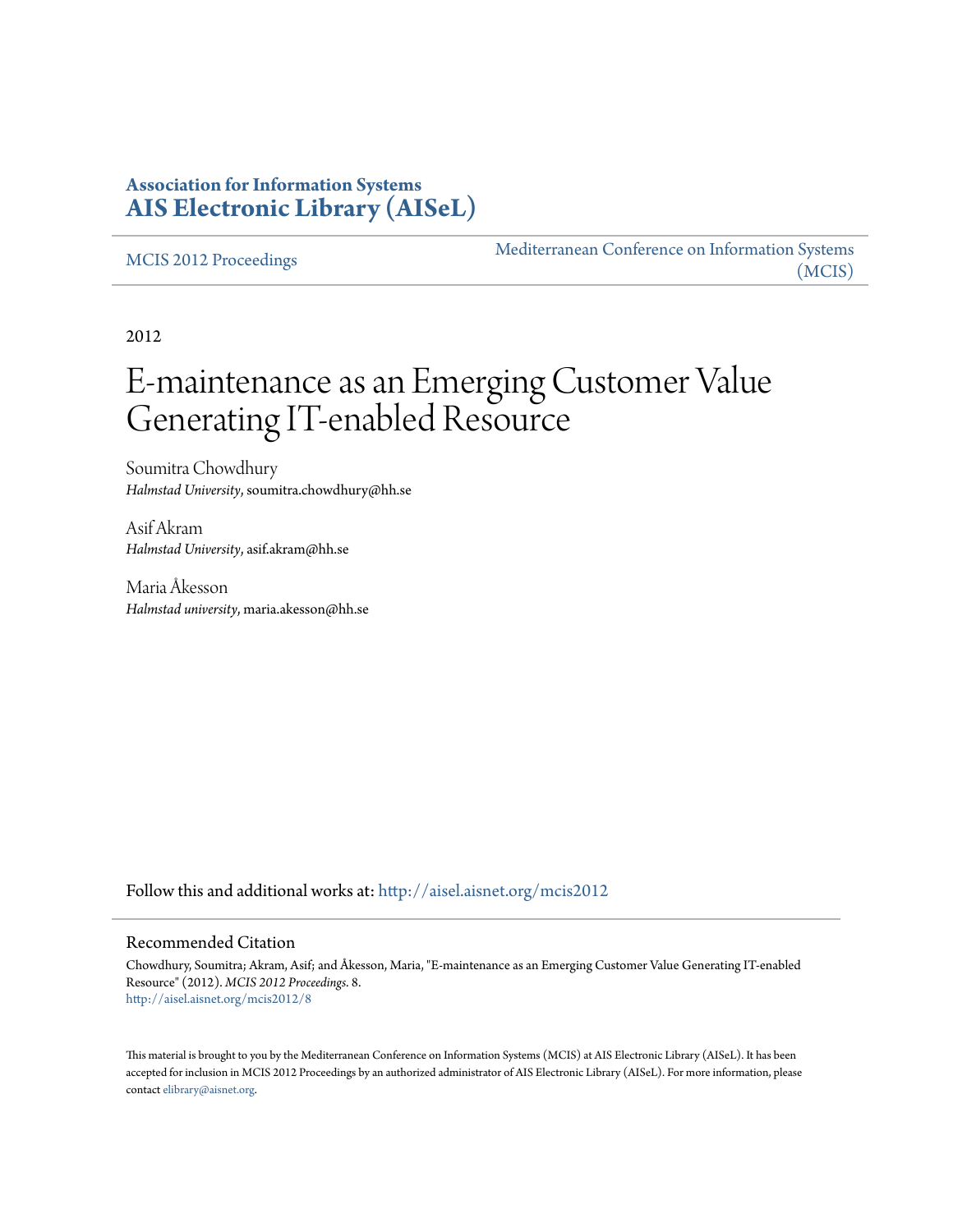# E-MAINTENANCE AS AN EMERGING CUSTOMER VALUE GENERATING IT-ENABLED RESOURCE

- Chowdhury, Soumitra, Halmstad University, Kristian IV:s, Väg 3, S-301 18 Halmstad, Sweden, [soumitra.chowdhury@hh.se](mailto:soumitra.chowdhury@hh.se)
- Akram, Asif, Halmstad University, Kristian IV:s, Väg 3, S-301 18 Halmstad, Sweden, [asif.akram@hh.se](mailto:asif.akram@hh.se)
- Åkesson, Maria, Halmstad University, Kristian IV:s, Väg 3, S-301 18 Halmstad, Sweden, [maria.akesson@hh.se](mailto:maria.akesson@hh.se)

#### Abstract

*This paper reports business related challenges and opportunities for e-maintenance as an emerging customer value generating IT-enabled resource. The research study is concerned with the emaintenance based on remote diagnostics in the vehicle industry. E-maintenance of vehicles is of great importance as e-maintenance technology has great potential to provide various state of the art maintenance related services for the vehicles. This emerging technology brings challenges and opportunities to generate value both for the companies and their customers. In this paper, we have presented several business related challenges and opportunities for e-maintenance. In the form of a set of propositions, the contribution of this paper is to conceptualize e-maintenance as an emerging customer value generating IT-enabled resource by showing challenges and opportunities related to it.*

*Keywords: E-maintenance, IT-enabled resource, Challenges, Opportunities, Customer value*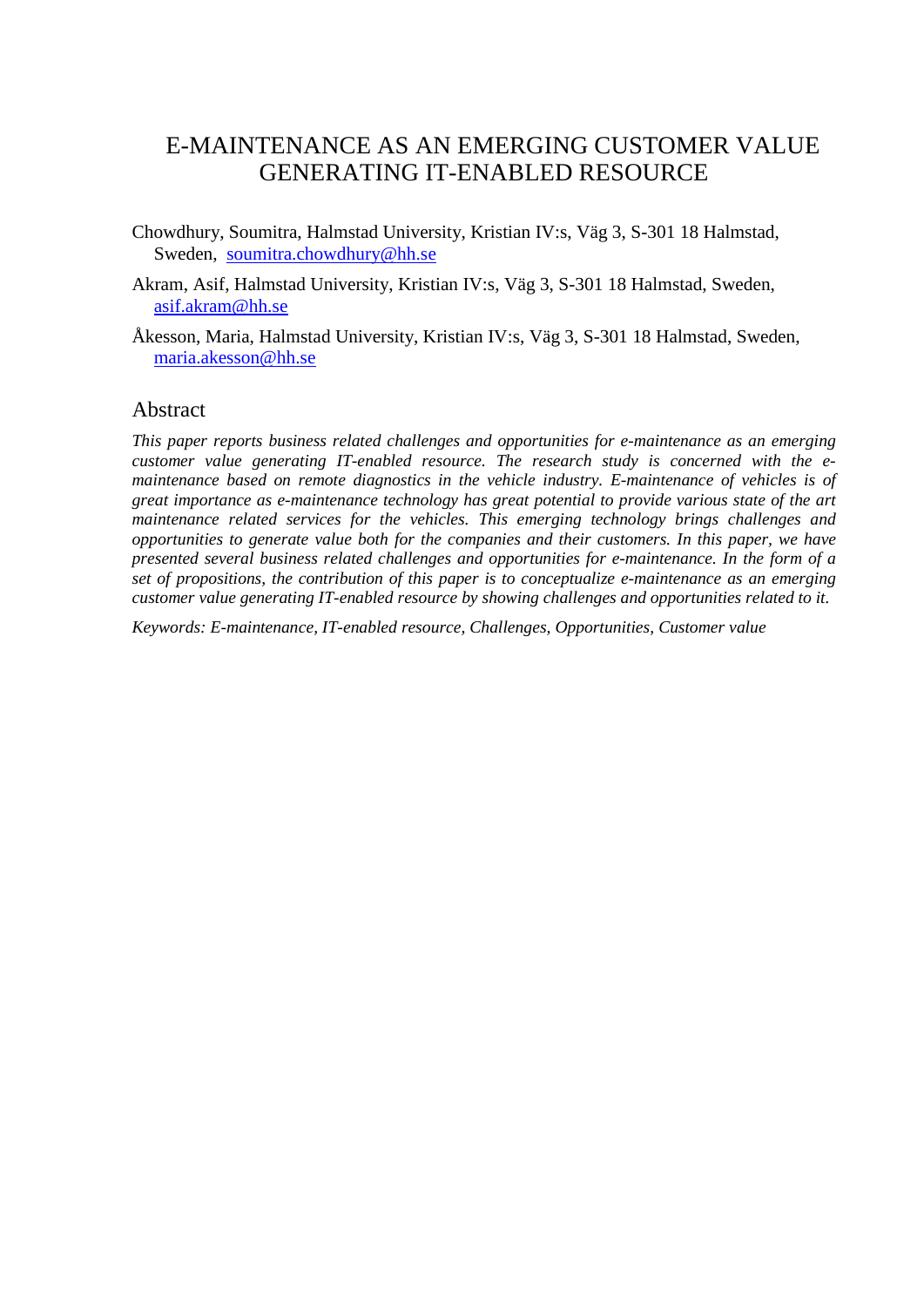## **1 INTRODUCTION**

Rapid developments in information and communication technologies bring challenges and opportunities to the existing cultures of maintenance in different industries (Angeles, 2005). Information technology based maintenance is referred as e-maintenance (Li et al., 2005). Emaintenance emerges with globalization and fast growth of the information and communication technologies (Han and Young, 2006). E-maintenance has been into considerations and gaining more attention in contemporary maintenance related literature.

E-maintenance is a broad concept covering a variety of maintenance related services including vehicle diagnostics, quality assurance, and others (Jonsson et al., 2010). Remote diagnostics systems also come under the class of e-maintenance systems (Jonsson et al., 2010, Campos, 2009). These systems can automatically monitor performance, diagnose problems and request attention from service technicians if any problems are detected (Biehl et al., 2004). This paper concerns the concept of emaintenance as remote diagnostics systems.

The existing literature showing challenges and opportunities in e-maintenance are mostly focusing on the technological challenges and opportunities (Kuschel, 2009). Some scholars (Kuschel, 2009; Jonsson, 2010) have written about the business related issues in e-maintenance and those literature focus on the outcome of deploying e-maintenance in the firm. The competitive environment in manufacturing firms compels most of them to think in advance about the challenges and opportunities regarding their future products and services (Lyytinen and Yoo, 2002). But the pre-implementation business related challenges and opportunities of e-maintenance have not been investigated widely.

This paper focuses on business related challenges and opportunities of e-maintenance of the vehicle based on remote diagnostics systems. The systems will automatically monitor and diagnose problems that occur in the vehicle while it is running on the road. We argue that this e-maintenance based remote diagnostics systems can be an emerging IT-enabled resource for the vehicle manufacturing company to generate customer value. Customer value is defined by Woodruff (1997, p. 142) as, "a customer's perceived preference for and evaluation of those product attributes, attribute performances and consequences arising from use that facilitate (or block) achieving the customer's goals and purposes in use situations". We argue that e-maintenance based on remote diagnostics systems face the challenges of becoming a customer value generating IT-enabled resource because the technology has the potential to serve the customers of vehicle manufacturers to provide the services of fault monitoring and diagnostics of vehicles and thus better operation of the vehicles.

Recent research has shown an increased interest in this area. For example, Yoo et al. (2010a) described some of the challenges and opportunities associated with digital innovation in general. Lyytinen and Yoo (2002) provide some issues and challenges in ubiquitous computing. Kuschel (2009) provides business, technical and organizational pre-requisites for vehicle services. But, there is still a gap to synthesized challenges and opportunities specifically associated with e-maintenance in the vehicle industry. The business challenges and opportunities of e-maintenance are required to be investigated to build a foundation for e-maintenance as an emerging customer value generating ITenabled resource. The purpose of this paper is to present those challenges and opportunities and investigate the e-maintenance as an emerging customer value generating IT-enabled resources.

So, we pose the research question as, "what are the business related challenges and opportunities for emaintenance as an emerging customer value generating IT-enabled resource"?

The paper is structured as follows: First, we ground our rationale by providing related studies on emaintenance, IT-enabled resource and customer value. This is followed by research approach which contextualizes the empirical work. Thereafter, we provide the results and findings from the empirical material. In the discussion section, a set of propositions are presented based on the findings.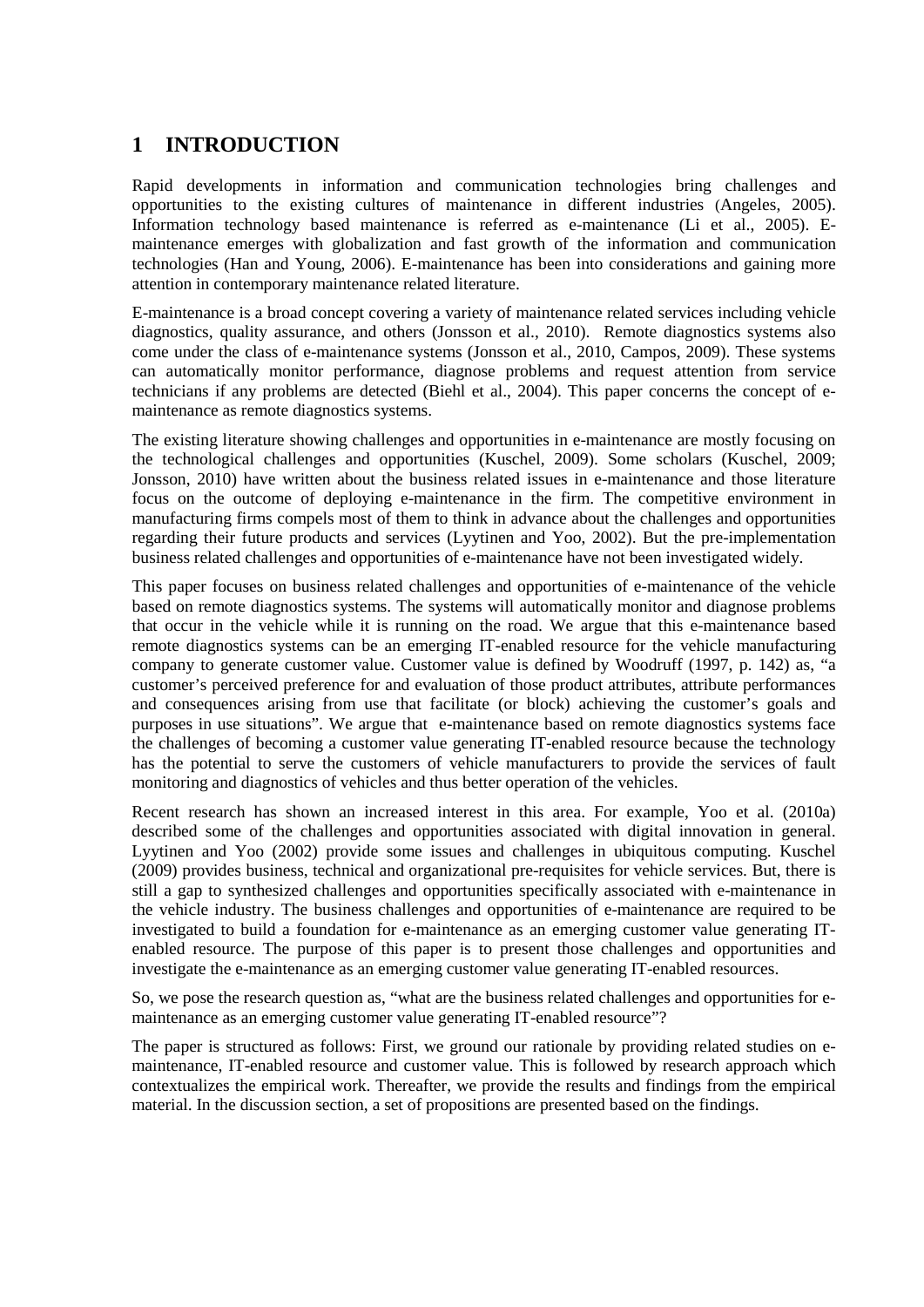## **2 RELATED LITERATURE**

### **2.1 E-maintenance**

The existing studies show some business related challenges and opportunities of e-maintenance in various industries. Among the business related challenges of e-maintenance, human resource restructuring, maintenance agreement and training have been pointed out (Ong et al. 2004). There is lack of reference points to understand the possible benefits of e-maintenance (Jantunen et al. 2010). Supporting right strategic decision making can be challenging in e-maintenance (Ucar and Qui, 2005). In case of e-maintenance, designing new business models can be a challenge (Muller et al., 2008). Industrial adoption and integration of relevant standard is another challenge (Muller et al., 2008). As far as business related opportunities of e-maintenance are concerned, e-maintenance can increase the level of transparency in business processes (Hausladen and Bechheim, 2004) and can optimise return on investment (ROI) (Moore et al., 2006). Cost reduction is another great opportunity through emaintenance (Jantunen et al., 2010). There is a possibility of customer up-time which means any possible faults of the machines will be predicted and the machines can be repaired before any serious breakdown occurs (Jonsson et al., 2010). Through e-maintenance there is a possibility of better information flow in organizational boundaries (Jonsson et al., 2010). Finally, Kuschel (2009) have explored the technical, business and organizational pre-requisites for the development and diffusion of rich variety of such services.

Although the existing studies discuss some challenges and opportunities of e-maintenance, most of them are basically comparison of different e-maintenance technologies in different industries. They did not investigate challenges and opportunities of e-maintenance through conducting empirical activities with representatives from any particular industry. So, those studies lack the view of the people working in the industry. Moreover, none of the previous research explicitly mentions emaintenance as a potential IT-enabled resource.

## **2.2 IT-enabled resource and customer value**

Bharadwaj (2000) describes customer orientation as an intangible resource that information technology enables. Customer orientation strategies such as customer relationship management are rooted in the core IT capability of the firm (Bharadwaj, 2000). A key capability for superior customer orientation is the ability to track and predict changing customer preferences and enabling IT will help the firm to track customer choices more rapidly.

Resource level synergies may allow an organization to use an IT-enabled resource to capitalize on strategic opportunity such as building strong customer relationship (Nevo and Wade, 2010). Moreover, information technology can develop products that are of higher quality, that can be delivered faster, or that are cheaper. With the help of information technology, existing products can be tailored and new products or services can be developed according to customers' needs (McFarlan, 1984). For early stage innovative technology, Chesbrough and Rosenbloom (2002) argue that business model plays a vital role in capturing customer value. Yoo et al. (2010b) state that re-programmability of digital innovation allows the users to create, manipulate different contents in their digital artifact thus providing a bridge between the users and manufacturer. It has the possibility to enhance customer relationship.

It can be argued that with the introduction of e-maintenance in the vehicles, first of all, there is a possibility for the vehicle manufacturing organization to build better relationship with the customers as the on-board remote diagnostics will inform about the condition of the vehicles that customers own. Based on that information, the vehicle manufacturer will get in touch with the customers if there is something wrong in the vehicle. In this way, the possibility of better customer relationship can be established. Secondly, there is possibility for remote diagnostics to help the manufacturers to develop services that are required for the customers' vehicle. So, the theories of IT-enabled intangibles and IT-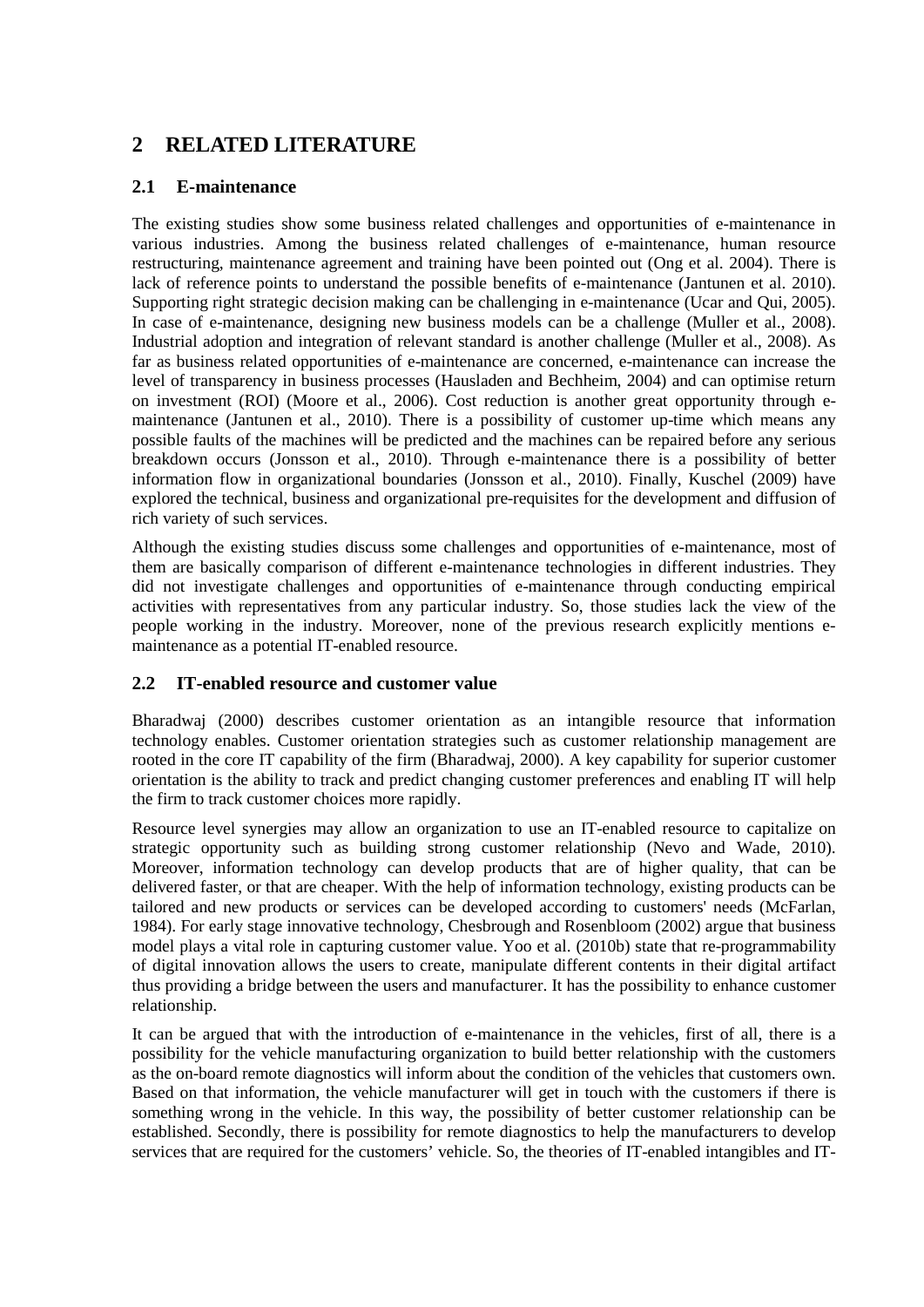enabled resource help us to understand the capability of IT-enabled resource to generate customer value. We argue that e-maintenance is such an IT-enabled resource.

## **3 RESEARCH METHOD**

This paper reports from a collaborative research project with an organization in the vehicle industry. The project aims at implementing on state of the art remote monitoring and diagnostics technology that is embedded in the vehicles. The technology opens the door for providing various vehicular maintenance services including remote monitoring and diagnostics of engine faults, air filter status etc. Many services can be developed based on this technology and an exploration of the services is required together with the representatives (such as business managers, maintenance manager, service developers, and prospective customers) from the industry. The intention is to bring change in current maintenance services and the collaboration between the academics and practitioners is organized as such that it can be characterized as action research (Baskerville and Myers, 2004; Kock and Lau, 2001; Mathiassen, 2002).

In line with action research (Baskerville and Myers, 2004), the project is organized as a collaborative process during the different project stages. At this point of time, diagnosis phase of action research is completed within exploration phase of project to understand and explore the business related challenges and opportunities associated with the emerging technology. We conducted number of activities in order to generate data together with different participants from the vehicle industry. The activities include interviews, workshops, project meetings and observations and e-mail correspondences. Following paragraphs show the details about the activities.

The study began with extensive number of service development meetings (1-2 hours) with the purpose to narrow down the scope of project. Meeting notes and summary documents provided the participants' expectations are coupled with other documents. The participants involved in the meetings include business area representatives, service developers, maintenance managers, project managers, and informatics and technical researchers. Total 26 meetings were held and moreover eight monthly project meetings (each of which was 3 hours in length) were also held. These were generic in nature and discussed project issues and opportunities which occurred across the disciplines such as technical, service development and business. Cross-disciplinary inputs about opportunities and challenges were collected from business area representatives, maintenance managers, technical and service developers.

The initial development meetings were followed by conducting four semi-structured group interviews with the purpose to get rich information. The interview study was designed by following the work of Myers and Newman (2007) and Schultze and Avital, 2010). Even though, the interviews are rich sources of interpretations, they were supplemented with other sources.

A rich picture about opportunities and challenges was obtained from three workshops (conducted as half-day activities). The discussion during the activity were recorded and later transcribed to interpret data. These were one of the major sources of information while networks were drawn with the particular business area representatives to find out existing status and potentials of remote emaintenance.

Using Ryan and Bernard's (2003) techniques to identify themes, we have conducted a thematic analysis of the collected data. Hence, each of these requires a different kind of interpretation to give sense to data with the overall aim of finding the challenges and opportunities. Out of the available materials, the interviews and workshops served as the main sources of analysis. The interviews were transcribed and interpreted to find themes and sub-themes while other documents were interpreted and analysed to add information to the results. A follow-up study of the results through e-mail was made possible with relevant participants in order to avoid researchers' biases and assuring the findings. These results were also supplemented by the analysis of documents such as weekly project reports, meeting notes, and company documents.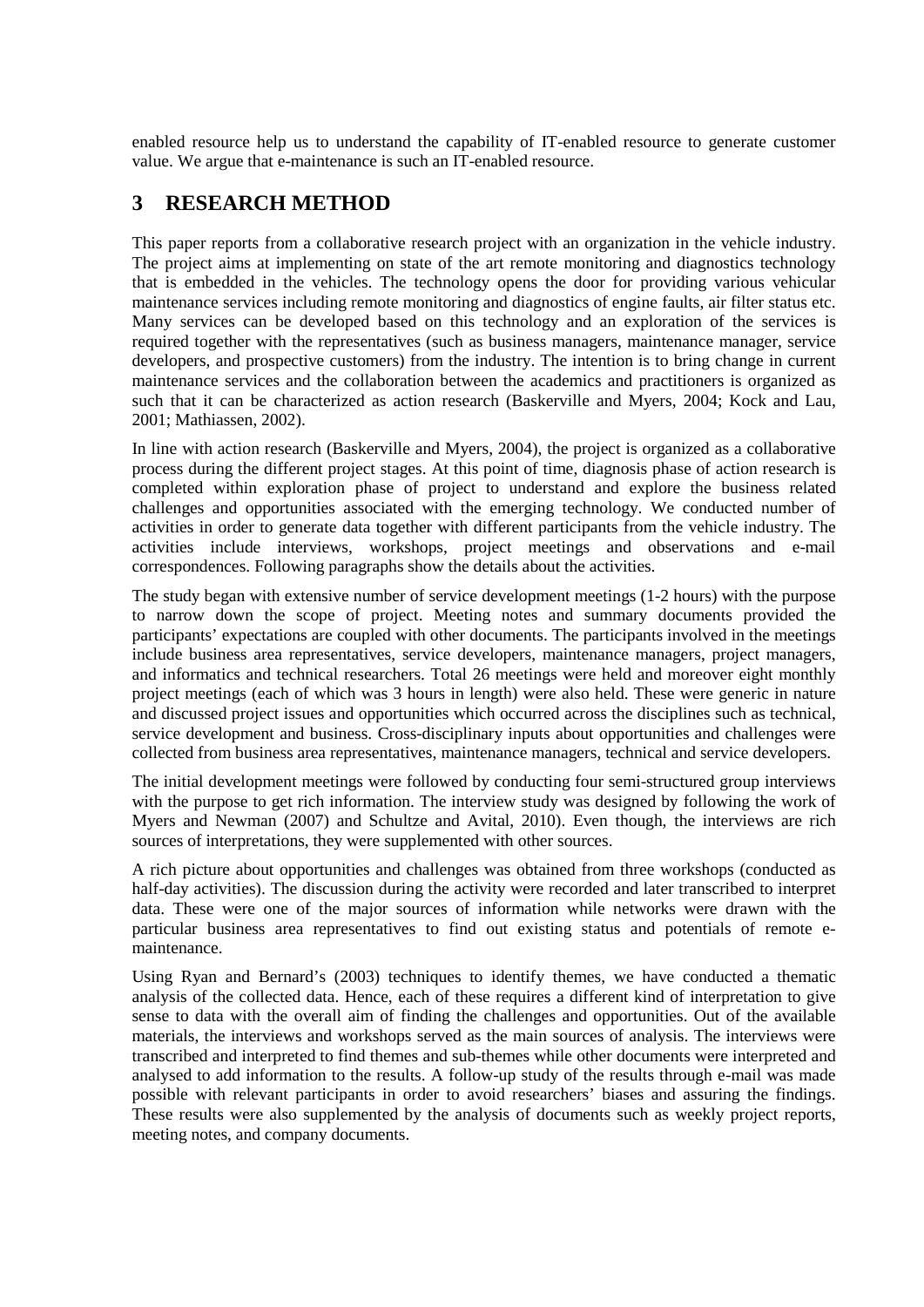On the basis of the data collection and analysis, we proceeded to results and findings about the challenges and opportunities based on remote diagnostics systems. The interpretations are guided by Walsham (2006). Next section provides the results obtained from the analysis of the data.

## **4 RESULTS**

On the basis of the data analysis, several business challenges and opportunities have been identified for e-maintenance as an emerging customer value generating IT-enabled resource.

#### **Challenges**

From analysis of data we have found number of business related challenges and opportunities. These have been presented in the following paragraphs.

Data analysis shows that the reason for designing new business model is due to the current focus on tangible product oriented business. Traditional way of vehicle manufacturing business focuses on selling the vehicles and the business model is designed according to that. There is a great deal of dependency towards that type of business model. Any type of intangible service provision requires new business model. One manager explained:

*Today the company is very much tangible product oriented but now we want to focus on providing services to the customers. We still don't have a business model for providing knowledge based services such as remote diagnostics services. The current business model is basically for the tangible products.*

Service orientation is itself pointed out to be a challenge for the company that focuses more on selling tangible products such as, vehicles. So, the business model design is closely connected to the understanding the difference between tangible product and services. A comment from one of the company representatives was:

*There are many challenges in service orientation. Most important is to understand that we are not only selling machines but also selling value to the customer. So, we need to rethink our business model. The delivery of services is also a challenge. It requires lot of investment.*

Another comment from a company representative echoed the similar point:

*We are now doing very product oriented business and we would like to sell services to show that a customer gets more from us in comparison with other vehicle manufacturer.*

The vehicle maintenance is provided by the company through service contracts, i.e., the customers can sign a contract with the vehicle manufacturer if they want maintenance services from the company. But the issue regarding how to persuade customers to have remote diagnostics in their vehicles is a challenge. Apparently, it seems like it should be included with service contracts. As a business area representative mentioned:

*I don't think remote diagnostics can be sold to the customers as a stand-alone service. This new service can be included in a service package.*

Data analysis shows that identifying customer needs related to vehicle maintenance is difficult. Although remote diagnostics system promises a radical change in vehicle maintenance, putting it with the customer requirement context seems to be a challenge. As remote diagnostics systems come with various services, it is necessary to know what customers need regarding their vehicle maintenance and that will be a challenge. It is evident from one business participant's comment:

*We are now working with customer relationship management where we are trying to map out what they really need and trying to generalize. And we find it extremely difficult to do that.*

Many commercial vehicle owners have their own maintenance facilities or do maintenance by other companies. So, they do not normally buy the services offered by the vehicle manufacturing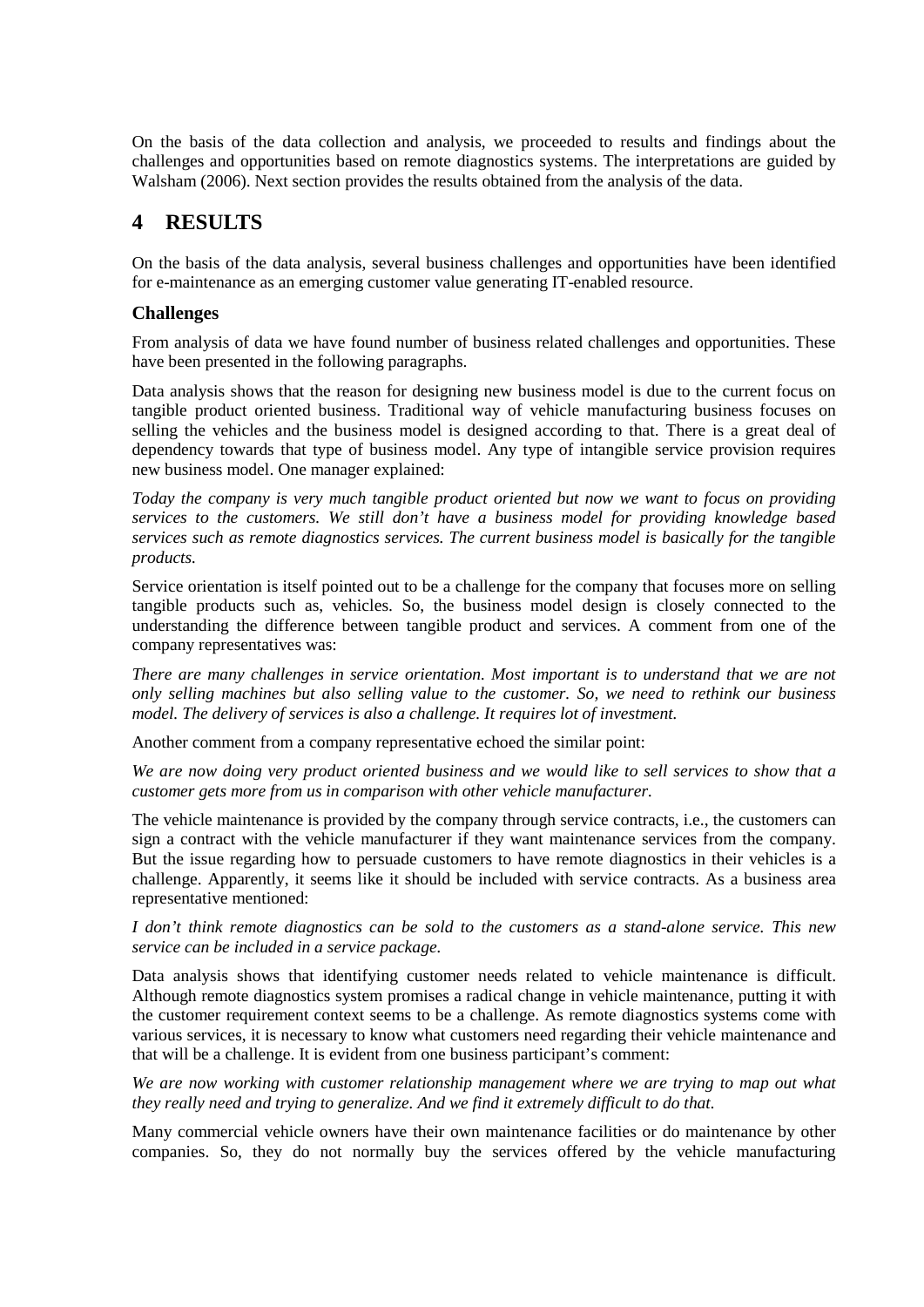companies. Remote diagnostics systems need to have some features that can attract customers. Then they might be interested to buy services. One comment from participants was:

*Persuading customers to sign service contracts is difficult. They compare the prices of different maintenance services provided by different companies. If our service package offers something that the customers would like to have and other service providers do not offer, that will be a plus point.*

Another challenge for e-maintenance is associated with the standardization of services. Systems put in different vehicles should function in a similar fashion. Differences in performance from vehicle to vehicle might affect customer satisfaction level. The current maintenance is facing the problem of standardization and that is applicable for remote diagnostics too. It is evident from one business representative's comment:

*We are trying to standardize maintenance services through training the mechanics. Standardizing of maintenance services is possible to some extent especially with some processes but 100% standardization will be difficult. At the end of the day, customer satisfaction level will judge how much standardized our services are.*

#### **Opportunities**

The analysis of data shows not only business related challenges but also several opportunities which are described below.

Through remote diagnostics there is very good possibility to reduce the operating cost of the vehicle as the vehicle will be able avoid break down if the faults are detected early. This will increase the uptime of the vehicle. The following comments of a business representative shows this opportunity of remote diagnostics

*If our maintenance services lower the operating cost of the customer and increases uptime of the vehicle, that would add value to the customer.*

Services added with the products can increase the possibility to become more customer-centric. Remote diagnostic opens the door for the vehicle manufacturer to involve with the customers as that technology will monitor the customers' vehicle whether it is working fine or not and the company can inform the customer before anything goes wrong. This will definitely increase the interaction between the company and the customers. And that is what the company representative is aiming for:

*We are trying to add services with the vehicles. Traditionally we sold vehicles and that was it. Now we are trying to be more customer-centric through adding services. Because we know that we will not be able to survive in the future by selling only the vehicles. So, we need to do something regarding the services.*

Remote diagnostics systems can add a 'feel good' factor at the customer side. It is evident from one of the business area representative comments:

*Through maintenance services we would like to send a message to the customers that we would like them to feel privileged.*

One business area representative's comment

*The more information we have about customers' vehicle condition, the more we can be involved with the customers.* 

Another opportunity of remote diagnostics is to guarantee customers' vehicular operation. Many customers use the vehicles for business purposes and breakdown of vehicle means big loss in their businesses. If remote diagnostics can ensure zero breakdown through early prediction of faults it will be great:

*There is a group of customers who will be interested to pay for remote diagnostics for increased uptime. Those who see the vehicles as assets and their business might be damaged if unexpected*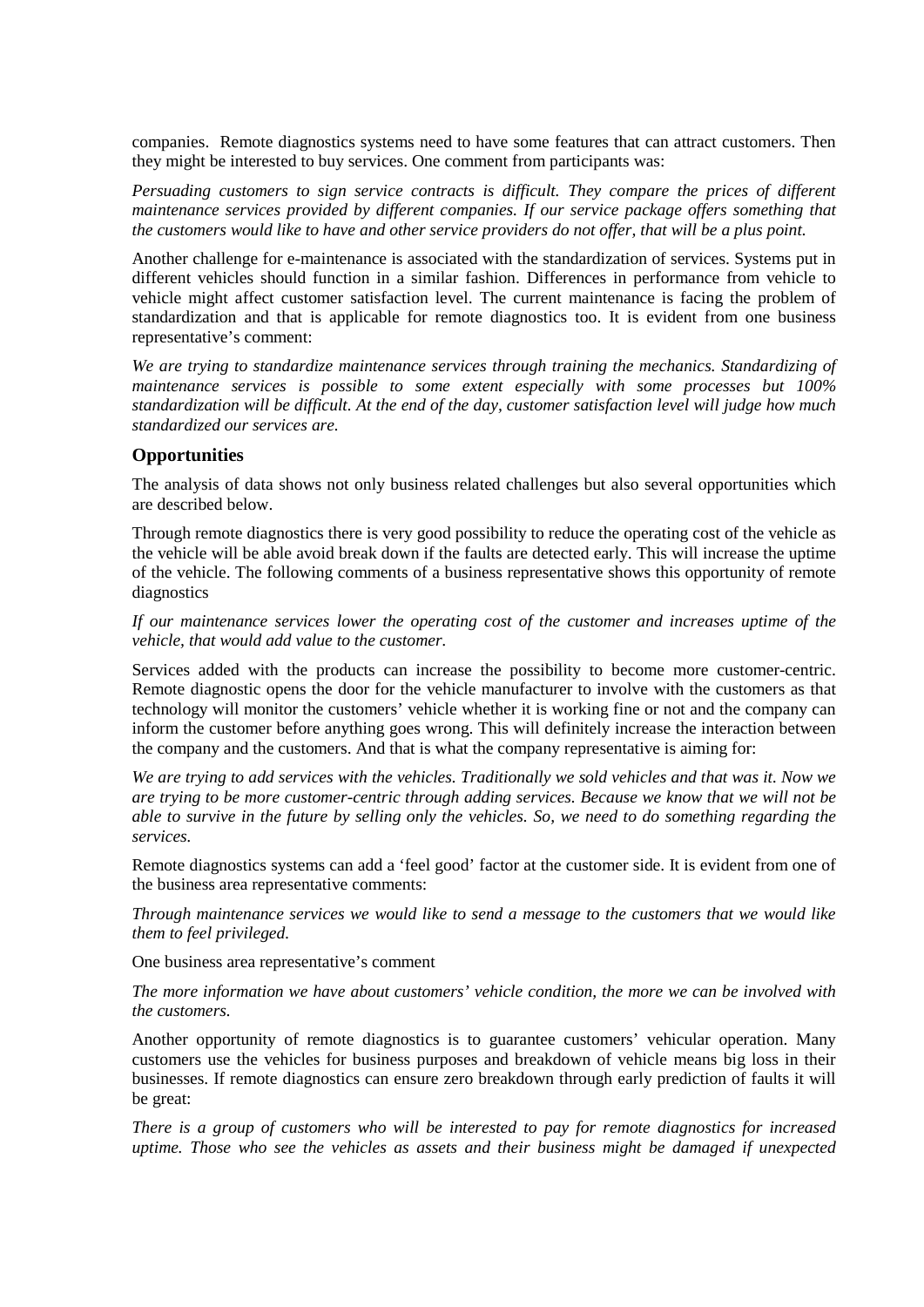*malfunctioning occurs in the vehicles. And if the customers understand that the operating cost will be lower with the remote diagnostics and the vehicle utilization will be increased, then there is a market for remote diagnostics.*

Identifying faults early in the critical parts of the vehicle and informing that to the customers will really add to the customer value. As a business representative narrates:

*We can add remote diagnostics in the service contracts and inform the customers that it looks into the critical parts of the vehicle and the customers will be made aware in advance and accidents will be prevented.*

Looking at the environmental issues can be another opportunity for remote diagnostics as many customers are willing to pay for healthy environment:

*Some customers are very environment conscious. If the things that pollute the environment can be checked or diagnosed through remote diagnostics then those customers will be interested.*

From the discussion with the technology developer we have known that Remote diagnostics systems will provide a unique opportunity for the customers to add more services at any stage of the vehicle lifetime. The service development will be a continuous process by the technology developers and they can inform the customers about their new development and the customers can add those newly developed services in their vehicles which are already enabled by remote diagnostics. One service developer explained it during a project meeting:

*RDS (Remote diagnostics system) can be compared with the invention of electricity which was initially used for lighting bulbs. But later on it was used for numerous purposes and everyday different types of use of electricity are being developed. RDS is not just about monitoring the status of the engine. Several services can be developed based on the remote diagnostics technology and many services can be included later on with the existing services. Right now identifying all possible services is difficult. For example, I can see that driver behavior can also be examined through this technology to check how smoothly or roughly the driver drives the bus.*

## **5 DISCUSSION**

In this section we will present a set of propositions based on our findings. Empirical findings suggest that business model is one of the biggest business related challenges for e-maintenance as an emerging IT-enabled resource. It is evident that for successful business outcome, the regular tangible product oriented business model will not work. Traditional business model will not be helpful to gain customer value as services require more customer-centric approach. Designing new business model for services such as e-maintenance services is essential. Shifting from the tangible product oriented thinking towards service oriented thinking is a big obstacle for business success of remote diagnostics. Remote diagnostics itself is a service and product oriented thinking will not ensure the success of remote diagnostics. Chesbrough and Rosenbloom (2002) state that business model starts by creating value for the customer, and constructs the model around delivering the value. Thus we arrive at the following proposition:

**Proposition 1.** *E-maintenance services require new business model for generating customer value as existing business models of the tangible product oriented businesses have less focus on services.*

To gain maximum customer value it is obvious to understand their needs. There might be some specific issues regarding vehicle maintenance that must be known from the customers so that remote diagnostics can deal with those issues*.* Matthing et al. (2004) point out that customers' service ideas are found to be more innovative in terms of originality and user value, than those of professional service developers. Thus we can formulate the next proposition as:

**Proposition 2.** *E-maintenance services require co-creation of services together with the customers to generate customer value.*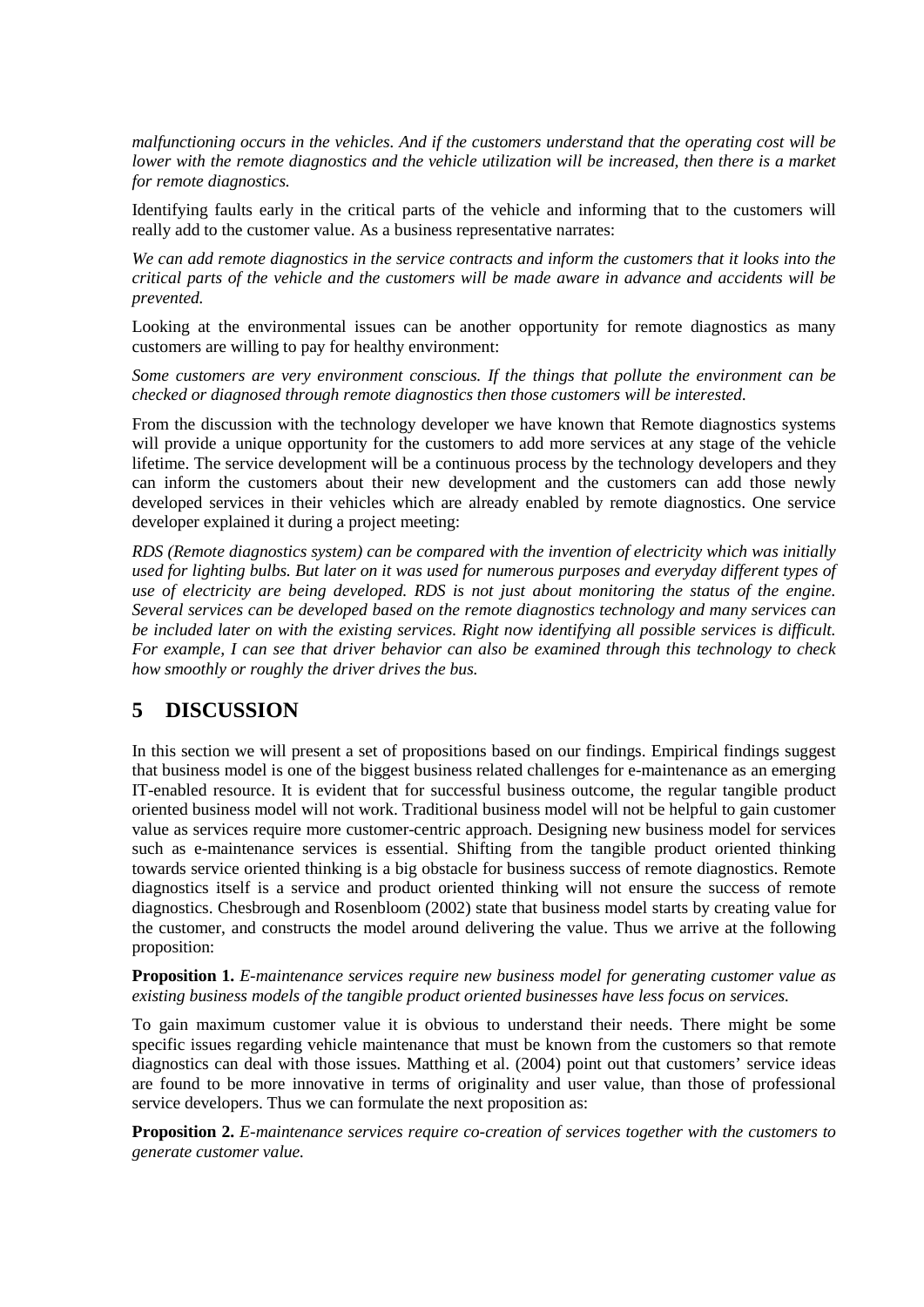Empirical observation suggests that standardization of remote diagnostics services need to be ensured so that the systems work same way in different vehicles. Showing different characteristics in different vehicles own by the same customer will not help the technology to gain maximum customer satisfaction and can hamper the service contract business. So, we can formulate the next proposition:

**Proposition 3.** *Without standardization, e-maintenance services will not be able to generate customer value.* 

From empirical material it is evident that remote diagnostics is not just an engine monitoring and diagnostics tool. Different services can be designed based on the needs for the vehicles of the customers and those can be added anytime with the existing remote diagnostics services. In this way, it will become more customer-centric. Customers will have the opportunity to add new services with the existing services. It is the biggest opportunity for the e-maintenance technology to establish itself as an emerging IT-enabled resource for generating customer value. Moreover, Yoo et al (2010b) discuss about the re-programmability of the digital innovation characteristics where the customers of the digital artifact will have the opportunity to add different services at any time. So, we can construct the following proposition:

#### **Proposition 4.** *E-maintenance provides the opportunity to be reprogrammable, i.e, anytime different kinds of services can be added with the existing services.*

Empirical observations show that with the help of remote diagnostics, relationship between the customers and the vehicle manufacturer will improve to a great extent. If the uptime of customers' vehicles can be increased through remote diagnostics, customer satisfaction level will be increased. They will be interested to invest more for the services that are obtained from remote diagnostics. Remote diagnostics has an opportunity to make the vehicle safe and in this way it can save the breakdown of the vehicle which is a common incident for any vehicle. Especially in case of commercial vehicle, breakdown can hamper the business activity. Jonsson et al. (2010) also point out that emaintenance can increase customer uptime. Moreover, remote diagnostics has the opportunity to reduce the cost of operating the vehicle. As long as any vehicle runs on the road without any breakdown, it saves a lot of money for the vehicle operator. Moreover, traditional maintenance costs money because in that case the vehicles have to be checked even if they do not have any problem. Remote diagnostics can save money if it will make sure that the maintenance is done only when it is needed. Our findings echo with the view by Jantunen et al. (2010) who state that cost reduction is another great opportunity through e-maintenance. Thus we can arrive to the following proposition:

**Proposition 5.** *E-maintenance will be able to raise customers' satisfaction level by increasing uptime of the machine and reducing the overall cost of the maintenance activities.*

## **6 CONCLUDING REMARKS**

The research reported in this paper is a contribution to the increased understanding of the environment associated with service oriented economy in the digital age. We concur with Lyytinen and Yoo (2002), that digital technologies are providing more challenges and opportunities and that one of the new centers of interest in the IS research. This will relate to the role of digital technology in the future economy and human enterprises.

This paper is a contribution to the understanding of the business aspects of e-maintenance based on remote diagnostics in the vehicle industry. Theoretically, it adds to the knowledge of conceptualizing e-maintenance as an emerging customer value generating IT-enabled resource.

The context of this study provides the possible limitations in the research context, i.e., it studies the challenges and opportunities with IT-enabled resources and not with any IT-related challenges and opportunities. Even so, our aim is that the results will be of value to understand the challenges and opportunities in such an environment.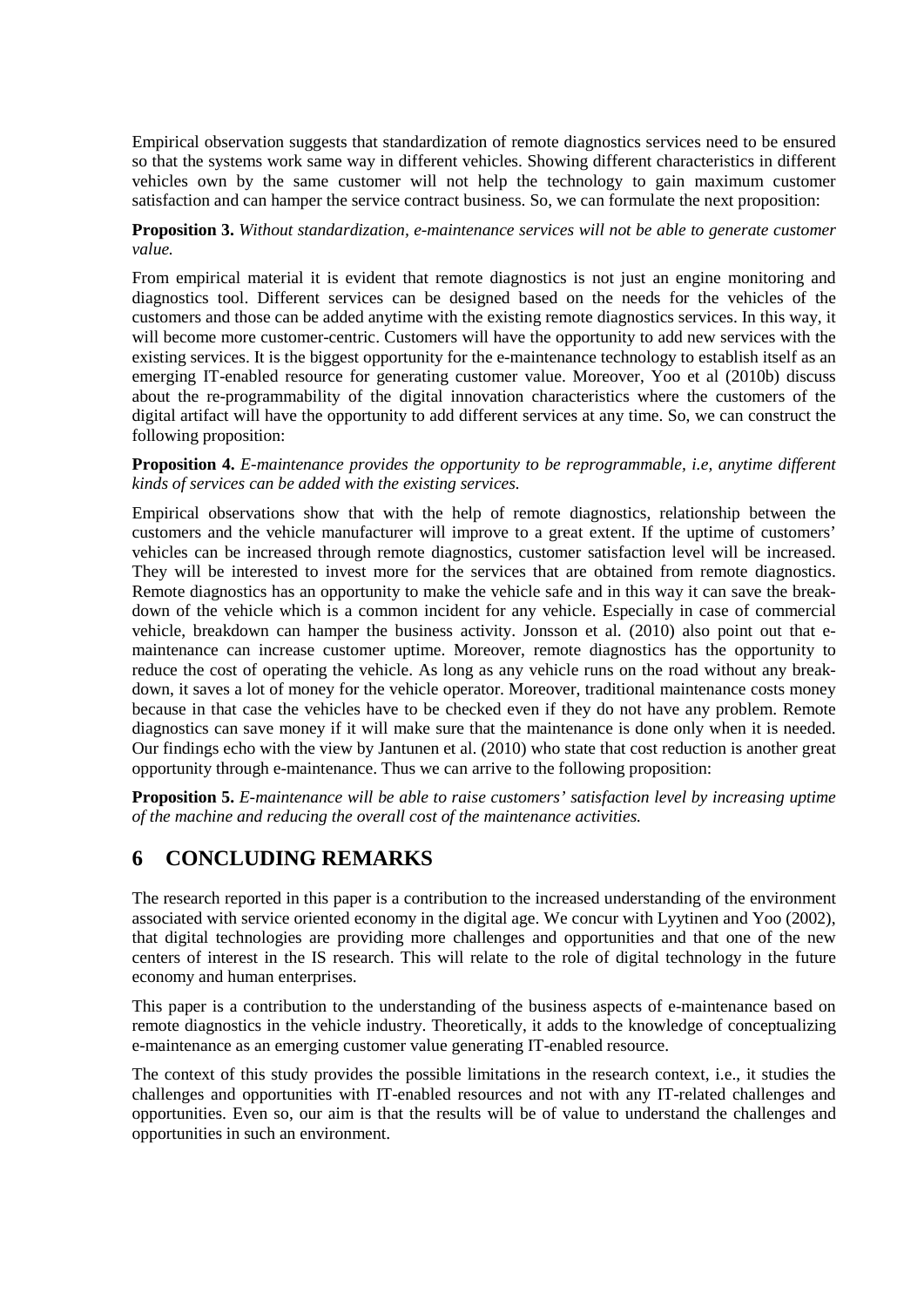#### References

- Angeles, R.(2005). RFID technologies: supply-chain applications and implementation issues. Information Systems Management 22(1) pp. 51–65.
- Baskerville, R. and Myers D. (2004). Special issue on action research in Information Systems: Making IS research relevant to practice-forward. MIS Quarterly, 28(3), 329 - 335
- Bharadwaj, A. (2000). A resource based perspective on information technology capability and firm performance: an empirical investigation. MIS Quarterly, 24(1), 169-196
- Biehl, M., Prater, E., McIntyre, J. R. (2004). Remote repair, diagnostics and maintenance. Communication of the ACM, 47(11), 101-106
- Campos, J. (2009). Development in the application of ICT in condition monitoring and maintenance. Computers in Industry, 60, 1–20
- Chesbrough H. W. and Rosenbloom R.S. (2002). The role of the business model in capturing value from innovation: Evidence from Xerox Corporation's technology spin-off companies*.* Industrial and Corporate Change, 77(3), 529-555
- Han, T., Young, B. (2006). Development of an e-maintenance system integrating advanced techniques. Computers in Industry, 57(6), pp. 569-580
- Hausladen, I., Bechheim, C. (2004). E-maintenance platform as a basis for business process integration, In Proceedings of INDIN04, international conference on industrial informatics, 46–51
- Jantunen, E., Emmanouillisdis, C., Arnaiz, A., Gilabart, E. (2010). Economical and technological prospects for e-maintenance. International Journal of Systems Assurance Engineering management, 1(3), 201-209
- Jonsson, K. (2010), Digitalized Industrial Equipment: An investigation of Remote diagnostics services. PhD thesis, Umeå University.
- Jonsson, K., Holmström, J. and Levén, p. (2010). Organizational dimensions of e-maintenance: a multi-contextual perspective. International Journal of Systems Assurance Engineering management, 1(3), 210-218
- Kock, N., and Lau, F. (2001). Special issue on Information Systems action research: Serving two demanding masters. Information Technology and People, 4(1)
- Kuschel, J., (2009). Vehicle services. PhD Thesis, University of Gothenburg.
- Li, Y., Chun, L., Nee, A., Ching, Y. (2005). An agent-based platform for web enabled equipment predictive maintenance. In: Proceedings of IAT'05 IEEE/WIC/ACM international conference on intelligent agent technology, Compiègne, France.

Lyytinen, K. and Yoo, Y. (2002). Issues and challenges in ubiquitous computing. Communications of the ACM, 45(12), 63-65

- Mathiassen, L. (2002). Collaborative practice research. Information Technology and People, 15(4), 321-345
- Matthing, J., Sandén, B., Edvardsson, B. (2004). New service development: learning from and with customers. International Journal of Service Industry Management, 15(5), 479 - 498
- McFarlan, F.W. (1984), Information technology changes the way your compete. Harvard Business Review, 62 (3), 98-103
- Moore, W.J., Starr, A.G. (2006).An intelligent maintenance system for continuous cost-based prioritisation of maintenance activities. Computers in Industry, 57(6), 595-621
- Muller, A., Crespo Marquez, A., Iung, B. (2008). On the concept of e-maintenance: Review and current research. Reliability, Engineering and System Safety, 93, 1165-1187.
- Myers, M.D. and Newman, M. (2007). The qualitative interview in IS research: Examining the craft. Information and Organization, 17, 2-26
- Nevo, S. and Wade, M. R. (2010). The formation and value of IT-enabled resources: antecedents and consequences of synergistic relationships. MIS Quarterly, 34(1), pp. 163-183

Ong, M.H., Lee, S.M., West, A.A., Harrison, R. (2004). Evaluating the use of multimedia tool in remote maintenance of production machinery in the automotive sector. In Proceedings of the 2004 IEEE Conference on Robotics, Automation and Mechatronics, Singapore, December 1-3

Ryan, G.W. and Bernard H.R. (2003). Techniques to identify themes. Field Methods, 15(1), 85-109